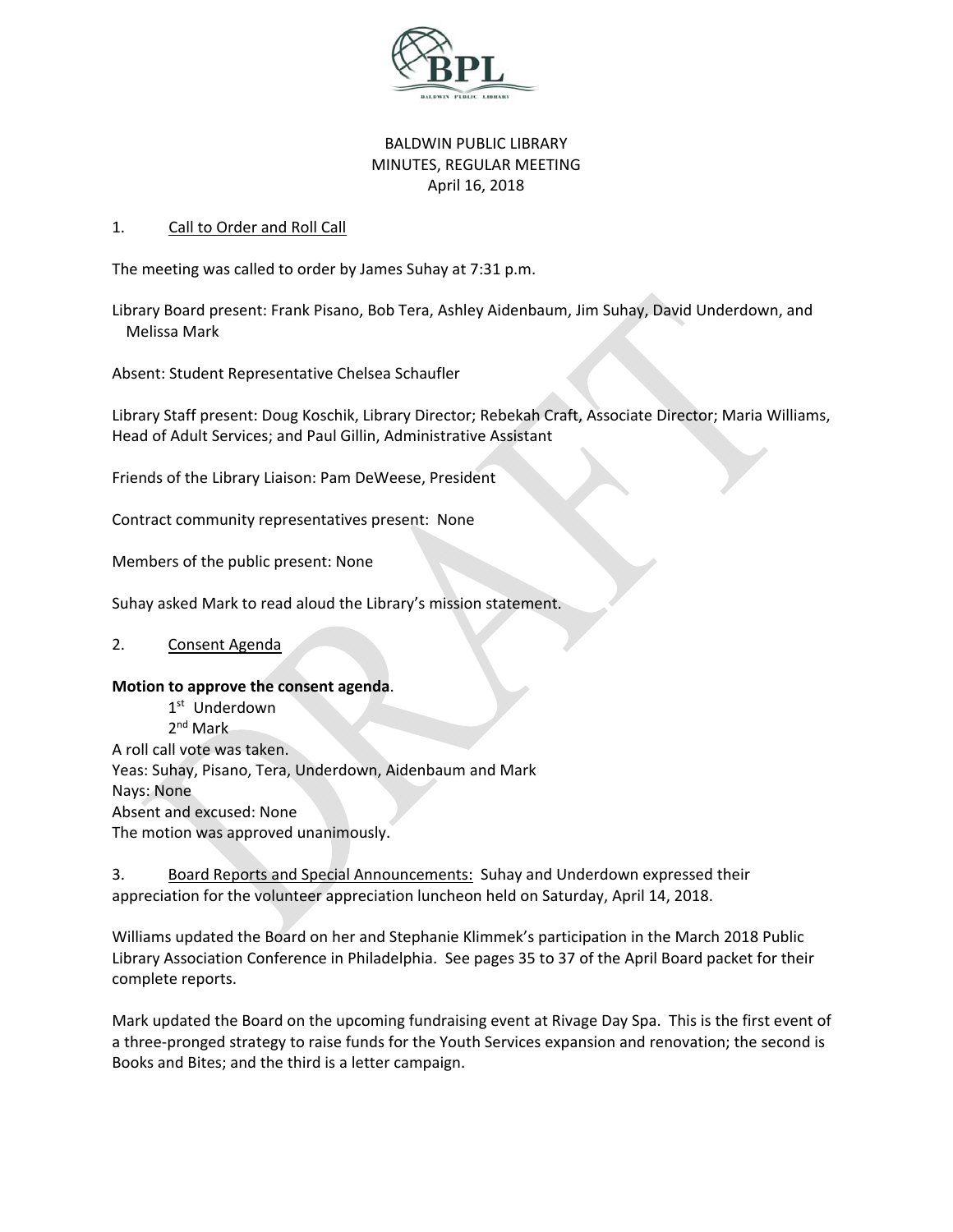

Next, Pisano acknowledged the following staff anniversaries: Bell (3 years); Bolivar (3 years); Crawford (3 years); Cronkite (3 years), Fisher (3 years), Fritz‐Gvozdich (9 years); Glenn (6 years); Kasparian (21 years); and Ziolkowski (3 years).

Craft mentioned a few of BPL's upcoming events of interest, which can be found on page 70 of the April Board packet.

## Board Committee Reports:

Finance Committee: Tera reported that the Committee met on April 9, 2018 and that the FY 2017‐2018 Budget continues to track well. Complete minutes of this meeting are on pages 14 of the April Board packet. Tera mentioned that the millages supporting Baldwin's contracts with Beverly Hills and Bloomfield Hills will be up for renewal in 2020. He noted that we need to support those communities' efforts to renew the millages. Aidenbaum asked if there were any reasons to suspect difficulty in renewing the millages. Koschik does not think there is, for the Library has good relationships with both of the communities, but the renewals are two years in the future, so it is hard to predict. The next meeting of the Finance Committee will take place on May 14, 2018 at 4:30 p.m.

Building Committee: Pisano said that the revised minutes from the Committee's March 7, 2018 meeting are on page 25 of the April Board packet. The Building Committee met again on April 11, 2018 at 4:30 p.m. Complete minutes of this meeting can be found on page 26 of the April Board packet. Pisano also talked about the recent meetings of the Grand Hall subcommittee. It has made progress in planning upgrades to carpet and furniture in the room. Tera expressed his desire that the furniture in the Grand Hall stay remain in the traditional style. The Board agreed. The next meeting of the Building Committee will take place on May 1, 2018 at 4:30 p.m.

## 4. Library Report:

Koschik highlighted a few major points of interest from the key metrics dashboard on page 30 of the April Board packet. There was some discussion sparked by Mark and Aidenbaum about the usage and goals of the self‐check machines: Is the goal to maximize use of the machines or simply to make sure the service is available and easy to use? Koschik responded that it is merely a service option; the Library does not wish to deprive patrons of quick and friendly service at the Circulation Desk, should they prefer that. Craft spoke about recent marketing and staffing endeavors, as well as other topics of interest. Additional details of the Library Report can be found on pages 30 to 45 of the April Board packet.

## 5. Liaisons:

Friends of the Library: DeWeese thanked the Library for the volunteer luncheon. March was a banner month for the Friends. Sales of books near Circulation were over \$1,000, and the Books, Bags, and Bagels event was a great success as well. DeWeese also mentioned the upcoming book sale (on May 4‐ 7) and the need for volunteers to help set up and take down the sale.

Beverly Hills: There was no report.

Bloomfield Hills: There was no report.

6. Unfinished Business: None